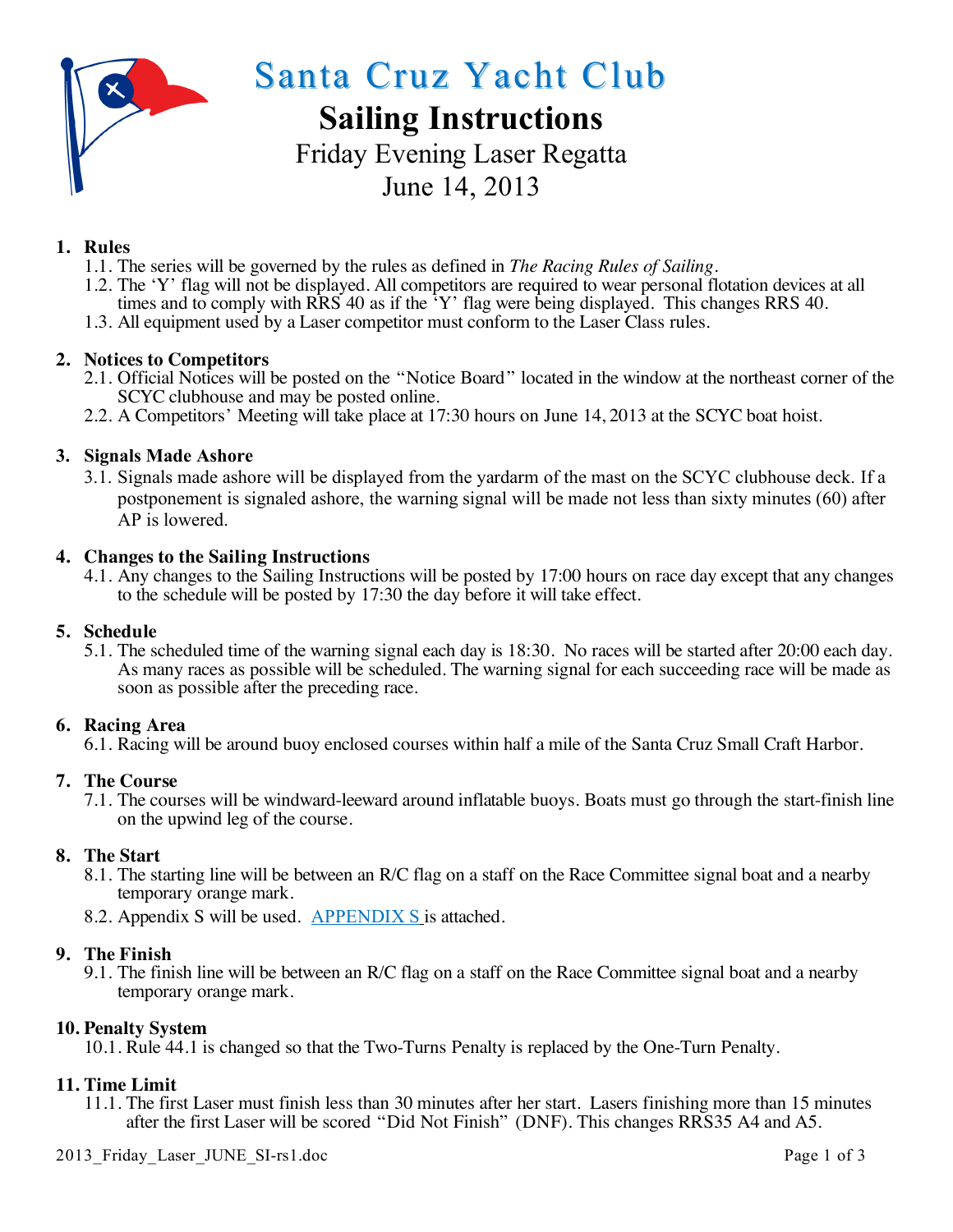### **12. Protests**

- 12.1. Protest forms will be available at the SCYC regatta shed. Protests and requests for redress shall be lodged with the race committee within 60 minutes after the docking of the Race Committee signal boat.
- 12.2. The time and place of all protest hearing(s), the boat(s) protesting, the boat(s) being protested and boat(s) requesting redress will be posted on the official regatta notice board within 120 minutes after the docking of the race committee signal boat. This shall serve as notification as per RRS 63.2.

### 13. **Scoring**

- 13.1. One race is required to be completed to constitute the regatta.
- 13.2. The low point system will be used as per RRS A4 except as modified below.
- 13.3. When fewer than six (6) races have been completed, a boats series score will be the total of her race scores. For every (6) races completed, there will be one throw out.

#### **12. Prizes**

12.1 Prizes will be given at the discretion of the Organizing Authority.